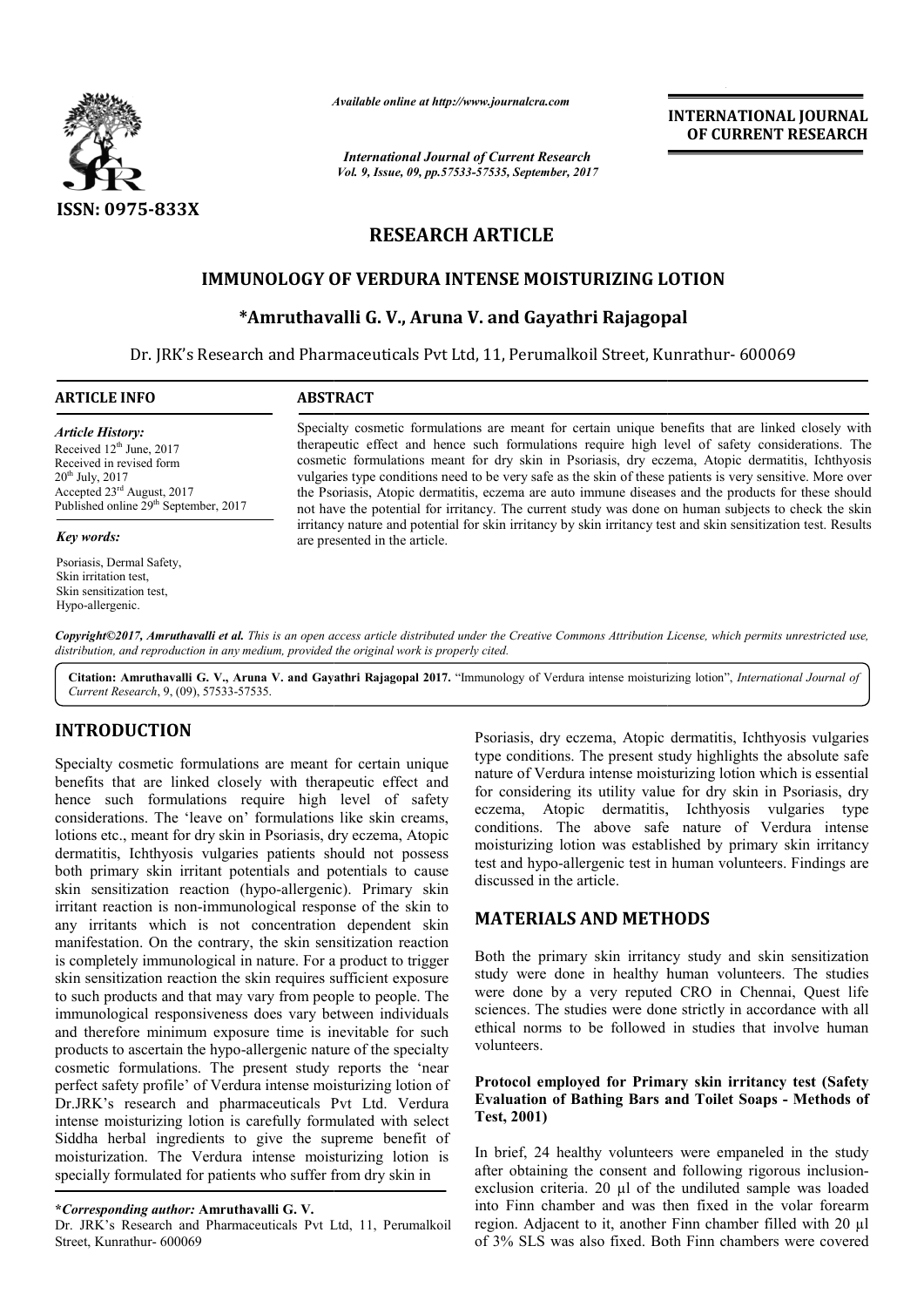with Millipore tape and allowed to remain in contact with a skin for 24 hours. After 24 hours Finn chamber was removed and the irritant responses such as dryness, wrinkle formation, formation of oedema and erythema. Extent of the skin response to the product was compared with 3% SLS and scoring was done by using draize scale given below

already established that Verdura intense moisturizing lotion is effective in offering the sustained moisturizing benefit which is inevitable for extreme dry skin conditions. The above studies clearly substantiate the therapeutic efficacy of the product. (Amruthavalli and Gayathri Rajagopal, 2016) Antigens or irritants can trigger the inflammatory responses in various auto

| <b>Draize scale</b> |  |
|---------------------|--|
|                     |  |

| Score for erythema,<br>dryness and<br>wrinkling | <b>Reaction</b>                                  | Score<br>for<br>oedema | <b>Reaction</b>                          |  |  |
|-------------------------------------------------|--------------------------------------------------|------------------------|------------------------------------------|--|--|
|                                                 | No reaction                                      |                        | No reaction                              |  |  |
|                                                 | Very slightly erythema.<br>dryness and wrinkling |                        | Very slightly<br>Oedema                  |  |  |
|                                                 | slight erythema, dryness<br>And wrinkling        |                        | slightly<br>Oedema<br>Moderate<br>Oedema |  |  |
| 3                                               | Moderate erythema.<br>dryness and wrinkling      |                        |                                          |  |  |
|                                                 | Severe erythema,<br>dryness and wrinkling        |                        | Severe oedema                            |  |  |

**Table 1. Primary Skin irritancy test of Verdura intense moisturizing lotion**

| Sample                              | Draize scale Score (Average of 24 subjects) |       |                |           |  |  |  |
|-------------------------------------|---------------------------------------------|-------|----------------|-----------|--|--|--|
|                                     | Ervthema                                    | Odema | <b>Dryness</b> | Wrinkling |  |  |  |
| SLS 3%                              |                                             |       |                |           |  |  |  |
| Verdura intense moisturizing lotion |                                             |       |                |           |  |  |  |

**Table 2. Skin sensitization study (Hypo-allergenic)**

| Response  | Draize scale Score (Average of 24 subjects) |    |    |    |     |     |     |     |     |     |     |
|-----------|---------------------------------------------|----|----|----|-----|-----|-----|-----|-----|-----|-----|
|           | V2                                          | V4 | V6 | V8 | V10 | V12 | V14 | V16 | V18 | V20 | V22 |
| Wrinkling | 0                                           |    |    |    |     |     |     |     |     |     |     |
| Erythema  |                                             |    |    |    |     |     |     |     |     |     |     |
| Odema     |                                             |    |    |    |     |     | O   |     |     |     |     |
| Dryness   |                                             |    |    |    |     |     |     |     |     |     |     |

### **Protocol employed for Primary skin sensitization test (http: //ec.europa.eu/consumers/sectors/cosmetics/files/doc/antest/ (5)\_chapter\_3/4.\_skin\_sensitisation\_(final)\_(1)\_en.pdf)**

Repeat open patch test was done to assess the hypo-allergenic nature of the product. In brief, induction phase was followed for three weeks by continuously fixing the patch and reading the results on subsequent days (Fixing on Monday, reading on Tuesday, fixing on Wednesday, reading on Thursday, fixing on Friday and reading on Saturday and same procedure was repeated for subsequent three weeks). After induction phase, a period of rest was followed for 2 weeks and then challenging was done both at the site of test (done earlier) and on contralateral site. After 24 and 48 hours the skin was examined for any response using Draize scale followed for primary skin irritancy test.

## **RESULTS**

3% SLS produced visible irritant reaction whereas Verdura intense moisturizing lotion did not produce any skin irritant reaction Table 1. The hypo-allergenic study has clearly shown that Verdura intense moisturizing lotion does not possess skin sensitization property (hypo-allergenic) Table-2.

## **DISCUSSION**

The present study has clearly revealed that Verdura intense moisturizing lotion is absolutely safe with reference to the tests such as primary skin irritancy and skin sensitization. We have

immune conditions such as Psoriasis, Eczema and Atopic dermatitis. Therefore, the product meant for these conditions must be hypo-allergenic and non-irritant. The Psoriatic patients do suffer from severe dryness of the skin and rapid turnover of immature undifferentiated stratum cornium cells resulting in increased trans-epidermal water loss and affecting the functional integrity of cutaneous tissue. Such impaired skin requires super specialty moisturizing cream. All the above properties of Verdura intense moisturizing lotion collectively makes the product a 'wonderful drug' although it is a cosmetic formulation. In other words, the Verdura intense moisturizing lotion is a product i.e both a cosmetic and a drug (USFDA). The hypo-allergenic nature of Verdura intense moisturizing lotion reveals the non-immunological effect which is extremely essential for dry skin in Psoriasis, dry eczema, Atopic dermatitis, Ichthyosis vulgaries patients. Therefore, every product for these patients must be free from any irritant potential as well as allergenic property. Any small immune elicitation may trigger or worsen the clinical manifestation. The present study has undoubtedly established that Verdura intense moisturizing lotion is not only safe but also effective in managing the dryness.

## **REFERENCES**

- "Good Clinical Practices for clinical research in India" guidelines – Schedule Y (Amended version 2014)
- Amruthavalli, G.V. and Gayathri Rajagopal, 2016. Inactivation of Phenol Oxidase Enzyme: A New Tool to Measure